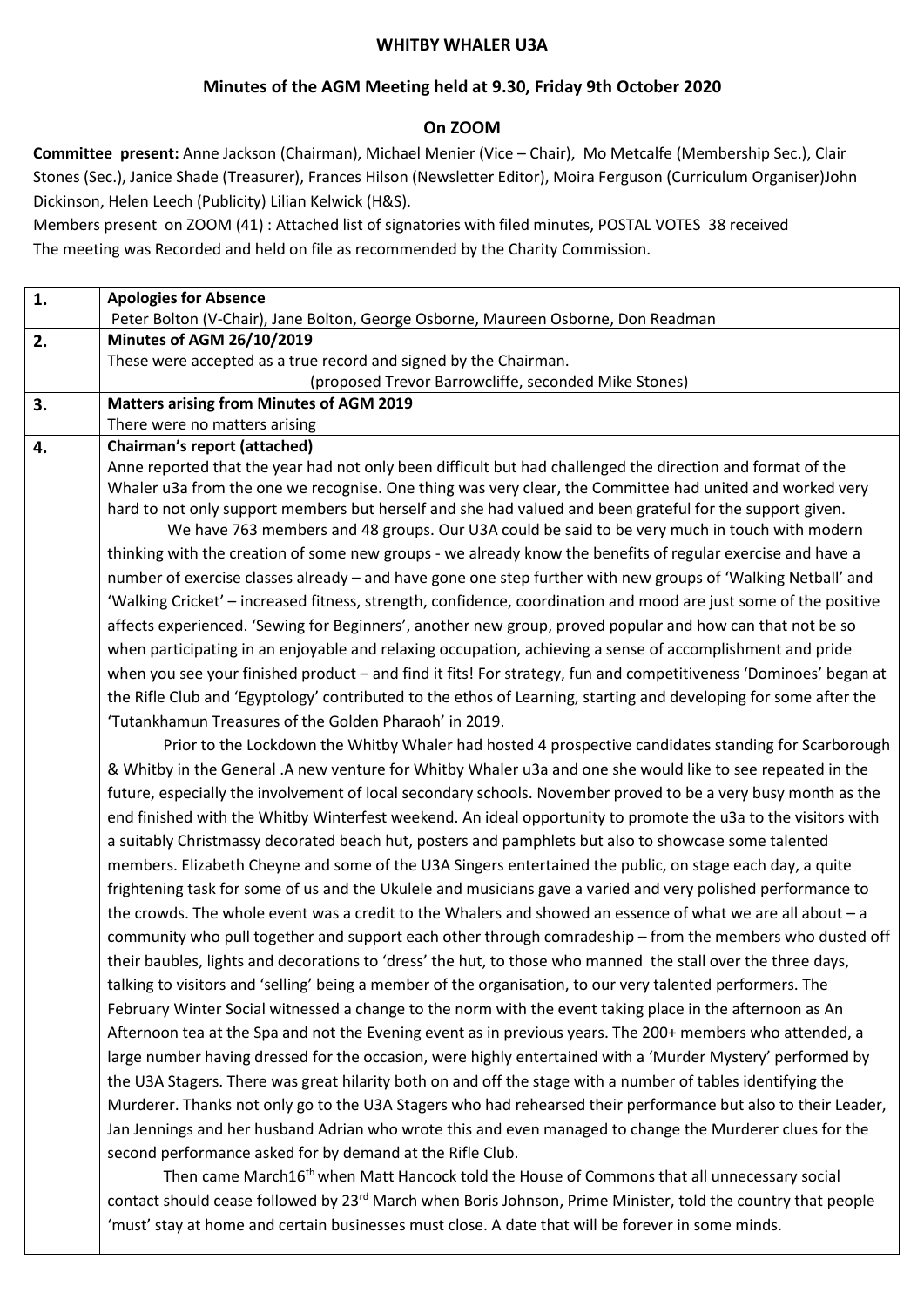| Very early on in the 'lockdown' the Committee met to try and continue with online groups and perhaps              |
|-------------------------------------------------------------------------------------------------------------------|
| give a sense of normality and contact, especially for those members living alone. It was good to see that lots of |
| members rallied round offering support to each other through shopping, email, phone call and letter writing. A    |
| number of groups did manage to continue even though in some cases this meant altering the original outcomes       |
| and having to 'think outside the box' in the approach. Clubs were varied - Philosophy, Discussion, Book Club,     |
| Singalong, Jazz and Music Appreciation, Family History, Photography, Egyptology, Writing Workshop and Travel      |
| Group Talk. Every week an Open Forum was held giving members and leaders the opportunity to find out what         |
| was happening as well as a chance to ask questions. These have been well attended with some attending             |
| regularly and others as and when they felt the need.                                                              |
| Communication with all members had been difficult and continues to be mainly through email Writing                |

vith all members had been difficult and continues to be mainly through email. Writing to 159 members who are not on email was not only difficult but expensive to cover printing from home (our usual source was closed) as well as stationery and stamps where necessary. A Covid 19 newsletter came out every 2/3 weeks proving to be informative and adding a light- hearted upbeat message to all the doom and gloom we were hearing on TV and Radio. These were emailed and BIG thanks go to those who received and then printed copies off for neighbours and friends who were not on email.

There have been some good outcomes from the 'lockdown': we now have the defibrillator installed at the Fire Station and everyone's data has been entered onto the Beacon system (not without a lot of hiccups). The latter is a computer system which will streamline our administration and enable us to keep contact 'at the touch of a button'.

All the committee have worked hard to keep the U3A going, and our next aim is to return to some kind of activity when Government guidelines allow this and it is safe to do so. Anne thanked all the committee and gave special mention to Clair Stones, Michael Menier, Frances Hilson, and John Dickinson who were leaving the Committee for all their contributions.

| 5. | Treasurer's report to Receive and Adopt the statement of Accounts 2019-2020                                                                                                                                                                                                                                                                                                                                                                                                                |  |  |
|----|--------------------------------------------------------------------------------------------------------------------------------------------------------------------------------------------------------------------------------------------------------------------------------------------------------------------------------------------------------------------------------------------------------------------------------------------------------------------------------------------|--|--|
|    | The Receipts and Payments Account for the year ended $31st$ July 2020 shows a positive of £15799.28. The<br>income of £29826.42 made up of Subscriptions, Class fees, Gift Aid and donations. Expenditure of £22101.89<br>was made up of Room Hire, Tutor fees and Administration. Affiliation fees, Insurances, Music and Copy Licences<br>still had to be paid with only five months activities. As well as the defibrillator being bought and now situated<br>outside the Fire Station. |  |  |
|    | Janice thanked Michael Scholey who audited the accounts, mask and hand sanitisers to hand and Maureen Agar<br>who expertly managed the Social Account.                                                                                                                                                                                                                                                                                                                                     |  |  |
|    | The Treasurer's report was adopted and signed.                                                                                                                                                                                                                                                                                                                                                                                                                                             |  |  |
|    | (Proposed and confirmed via postal vote0)                                                                                                                                                                                                                                                                                                                                                                                                                                                  |  |  |
| 6. | Adoption of an independent Examiner of Accounts for 2020-2021                                                                                                                                                                                                                                                                                                                                                                                                                              |  |  |
|    | Mr Michael Scholey has indicated his willingness to be the Independent Examiner of Accounts for 2020-2021 via<br>Janice Shade.                                                                                                                                                                                                                                                                                                                                                             |  |  |
|    | (Proposed and confirmed via postal vote)                                                                                                                                                                                                                                                                                                                                                                                                                                                   |  |  |
| 7. | Election of Committee 2020-2021                                                                                                                                                                                                                                                                                                                                                                                                                                                            |  |  |
|    | The outgoing committee were thanked for their efforts throughout the year.                                                                                                                                                                                                                                                                                                                                                                                                                 |  |  |
|    | The following were re- elected to the Committee for 2020-2021:                                                                                                                                                                                                                                                                                                                                                                                                                             |  |  |
|    | Anne Jackson (Chairman)                                                                                                                                                                                                                                                                                                                                                                                                                                                                    |  |  |
|    | Peter Bolton (V-Chairman)                                                                                                                                                                                                                                                                                                                                                                                                                                                                  |  |  |
|    | Janice Shade (Treasurer)                                                                                                                                                                                                                                                                                                                                                                                                                                                                   |  |  |
|    | Maureen Agar (Assistant Treasurer, Social Account)                                                                                                                                                                                                                                                                                                                                                                                                                                         |  |  |
|    | <b>Clair Stones (Covid -Newsletter Editor)</b>                                                                                                                                                                                                                                                                                                                                                                                                                                             |  |  |
|    | Mo Metcalfe (Membership)                                                                                                                                                                                                                                                                                                                                                                                                                                                                   |  |  |
|    | Moira Ferguson (Curriculum Organiser)                                                                                                                                                                                                                                                                                                                                                                                                                                                      |  |  |
|    | Lillian Kelwick (Committee Member)                                                                                                                                                                                                                                                                                                                                                                                                                                                         |  |  |
|    |                                                                                                                                                                                                                                                                                                                                                                                                                                                                                            |  |  |
|    |                                                                                                                                                                                                                                                                                                                                                                                                                                                                                            |  |  |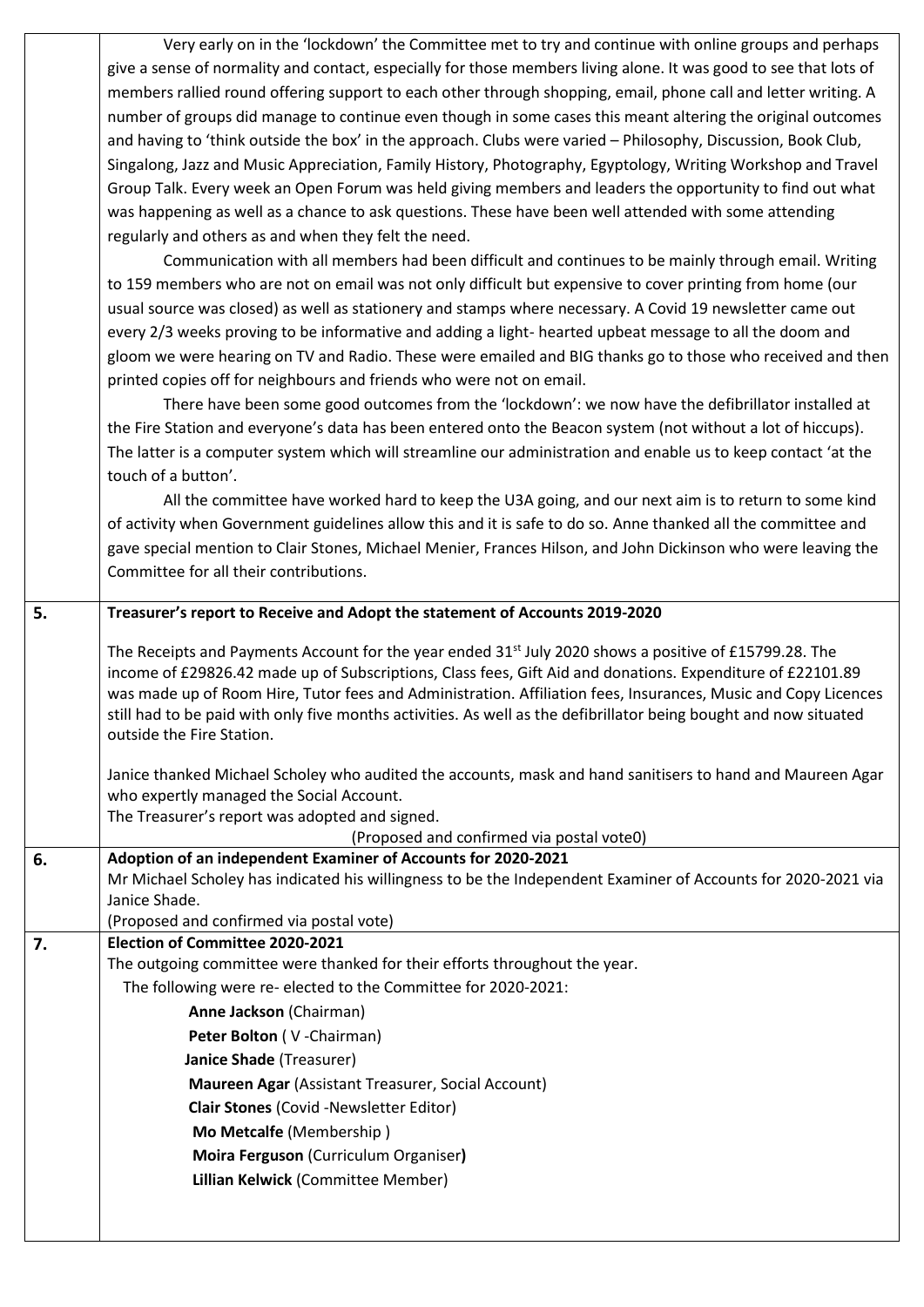|                            | The following were elected to the Committee for 2020-2021:                                        |  |  |  |  |  |
|----------------------------|---------------------------------------------------------------------------------------------------|--|--|--|--|--|
|                            | Helen Leech (Publicity Officer)                                                                   |  |  |  |  |  |
|                            | Veronica Carolan (Shadow Secretary)                                                               |  |  |  |  |  |
|                            | <b>Margaret Hirst (Committee)</b>                                                                 |  |  |  |  |  |
| Julian Plested (Committee) |                                                                                                   |  |  |  |  |  |
|                            | (proposed and confirmed by postal vote)                                                           |  |  |  |  |  |
| 8.                         | <b>Consideration of Motions from Committee / Members</b>                                          |  |  |  |  |  |
|                            | No written considerations for motion submitted.                                                   |  |  |  |  |  |
| 9.                         | Date of AGM 2020                                                                                  |  |  |  |  |  |
|                            | AGM of Whitby Whaler U3A to take place in October 2021 dependent on government lifting of current |  |  |  |  |  |
|                            | restrictions or again on ZOOM.                                                                    |  |  |  |  |  |

The meeting closed at 11.06 with thanks to Mrs Anne Jackson for taking the chair.

**Whitby Whaler AGM Meeting held at 10.30, Friday 9th October 2020**